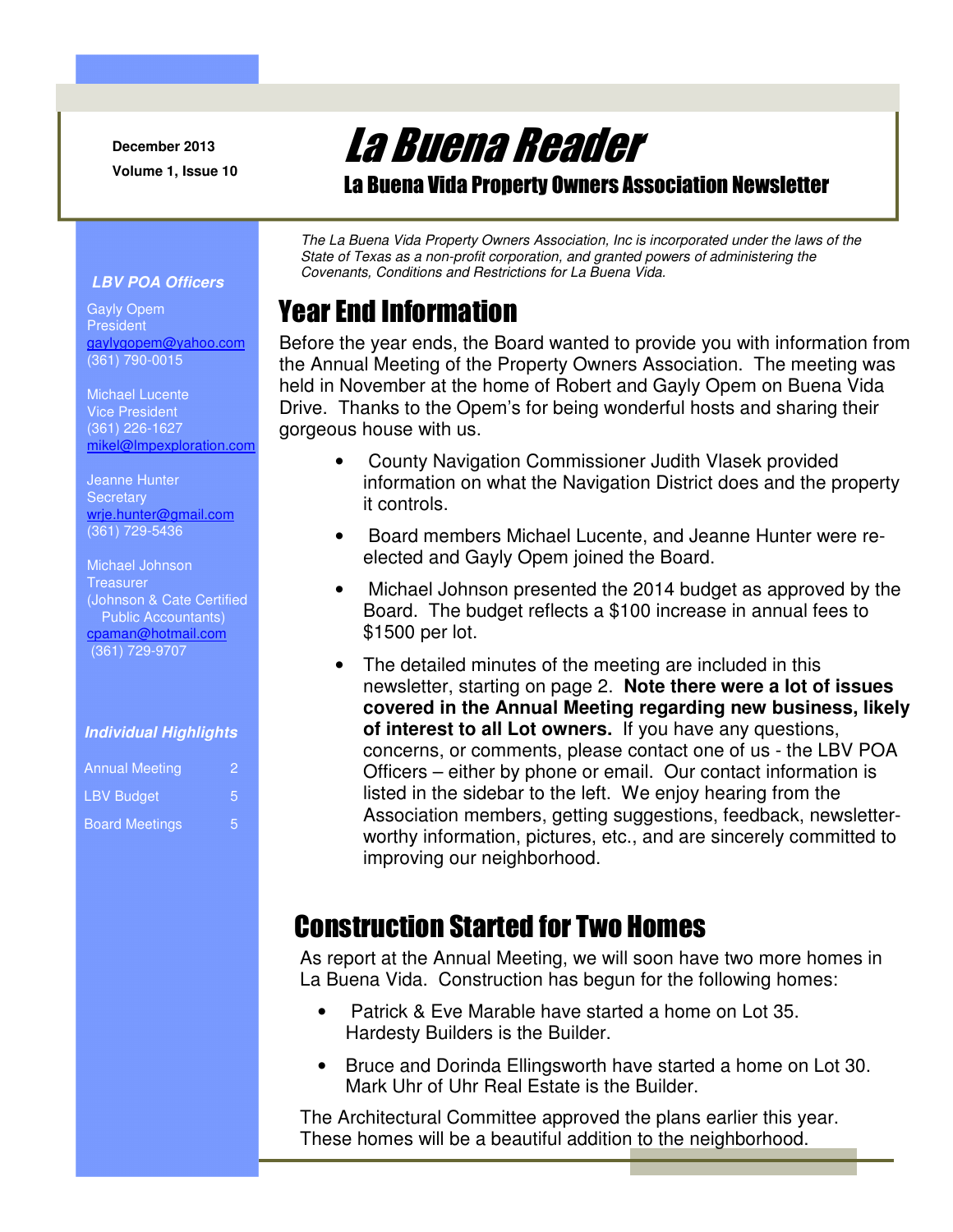# **LBV POA Newsletter Page 2 of 8**

### Minutes of the Annual Meeting

#### *Architectural Committee*

*Chair Randy Hunter (361) 205-3887 rockport.randy@gmail.com*

#### *Members*

*David Becker (361) 884-3613 dkbecker1137@sbcglobal.net*

*Byron Fields (361) 883-4721 Byron.Fields@att.net* The annual meeting of the Members of LBV Property Owners' Association, Inc. (the "Association") was held at the home of Gayly and Bob Opem, 21 La Buena Vida Drive at 2:00 p.m. on November 16, 2013. The following members attended: Directors: Michael Zotzky, and Jeanne Hunter Owners: Randy Hunter, Laurie Zotzky, Larry and Marlene Muenster, Robert and Gayly Opem, Michael and Fronia Scharck, and Larry and Caroline Walker

In addition, Michael Johnson of Johnson & Cate attended. Aransas County Navigation District Commission Judith Vlasek was an invited guest and attended. Michael Zotzky, President, served as chairman and welcomed everyone to the

meeting. Commissioner Vlasek spoke for a few minutes and provided information on the various facilities under the responsibility of the Navigation District. The Navigation District is responsible for over 1900 acres, including marinas at Cove Harbor, Rockport Harbor and Fulton Harbor, the Rockport Beach, Little Bay, boat ramp facilities, public restrooms, fish cleaning facilities and kayak launch sites within Aransas County. The largest marina, Cove Harbor will be seeing major changes soon due to the availability of sewer.

The minutes of the 2012 Annual Meeting were approved as submitted.

Michael Johnson presented the Treasurer's Report as of October 31, 2013:

Cash in Bank  $$69,149.58$ Accounts Receivable  $$1.475.00$ Prepaid Insurance \$1,661.92<br>Total Assets

\$72,286.50

Total Liabilities & Deferred Income \$11,617.35

Association Equity **\$60.669.15** Total Liabilities & Association Equity \$72,286.50



Michael Johnson presented the 2014 budget as approved by the Board. The budget reflects an increase in annual fees to \$1500 per lot. Michael Zotzky commented that at the 2012 Annual Meeting, the Board advised that an assessment level of \$1500 was appropriate long term for LBV, and would provide funding for identified capital projects as well as maintain a reasonable reserve level. After review of the 2013 expenses and planned 2014 budget, the Board confirmed the \$1500 level was still appropriate. In addition, the Marina Assessment for the twelve privately owned slips remains at \$200 per slip.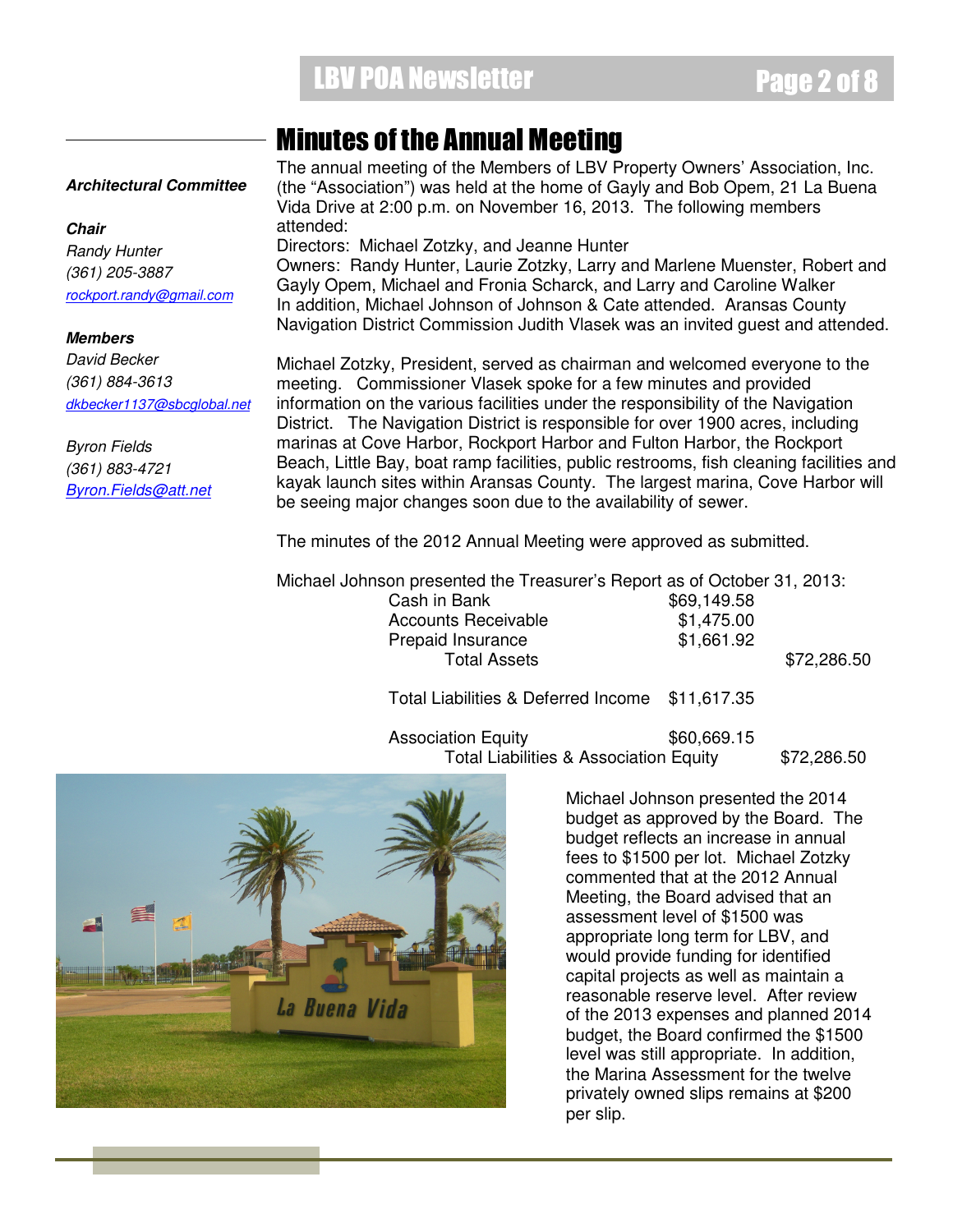### Annual Meeting Minutes (continued)

Randy Hunter presented the Architectural Committee report. Two homes were recently started and are under construction on Lots 30 and 35. The Committee also approved the construction of the wall on Lot 44 and a swimming pool on Lot 20, which has now been completed. No other plans are pending at this time.

Jeanne Hunter reviewed the itemized (detailed) revenue and expenses for fiscal year 2013. Due to the recent rains, the water expense for the year is down. At year-end fiscal 2013, the reserve is projected to be \$60,800, an increase of \$6,300 vs. the previous year-end. Expenditures on the marina are projected to be \$2,800 for the year (spending all of the 2013 Marina Assessment of \$2,400). Marina expenditures were related to installation of potable water connections to the fish cleaning stand and the individual piers, plus a start on improving the lighting.

Randy Hunter reviewed the maintenance work that has been completed this year, which included a complete review of the sprinkler system and replacing many heads. This additional effort prepared us to adapt to the water rationing which went into effect due to the drought. In addition, we continued the maintenance plan in place. The Board asked everyone to advise Randy if something needs attention.

Jeanne Hunter reviewed the status of the island landscaping, an issue which was brought up at the 2012 Annual Meeting. The Board consulted with a native plant specialist to discuss planting options, but this project was put on hold for several reasons. The main issue is providing an adequate source of water required to establish new plants. The Developers were contacted, but have been unable to provide any information regarding what appears to be a water line on the larger island. Our consultant, Native Dave, did provide us with a list of suitable plants, and will continue to consult, providing the planting design and plants once the water issue is resolved. The 2014 budget does allocate \$4,000 for this project.

With a total of 24 of the eligible 47 property owners voting via proxy or in person the following individuals were elected as Directors of the Association: Gayly Opem, Michael Lucente and Jeanne Hunter.

#### **The following topics were discussed under new business**:

- Deed Restriction Enforcement. The Board recently hired a new attorney to assist in reviewing the existing restrictions and working to seek changes as appropriate. Two issues were highlighted, including Article 2.13 Unsightly Articles Vehicles, and 5.1 Membership of the Architectural Committee.
- Article 2.13. This Restriction was amended in 2009 in an attempt to define what is considered "unsightly" and allow property owners up to 30 days each year to have a boat or trailer in the driveway for maintenance. This change was overwhelmingly approved to prevent long term storage of boats and trailers in clear view. Despite that support, some boats and trailers continue to be stored in driveways and are the subject of complaints by neighbors or realtors/potential buyers who question whether the LBV POA enforces restrictions. The offenders have ignored numerous warning letters. The attorney recommended the amendment be revised and suggested that any change should be easier to monitor compliance, and has the ability to levy a daily fine for violations. He recommended we include the ability to park a boat or trailer in an owner's driveway for a certain number of hours, or a fixed number of days when a permit is issued in advance by the Board. This proposal was discussed by all in attendance and approved for submission to all property owners for review, discussion and request for formal ballot proposal in 2014.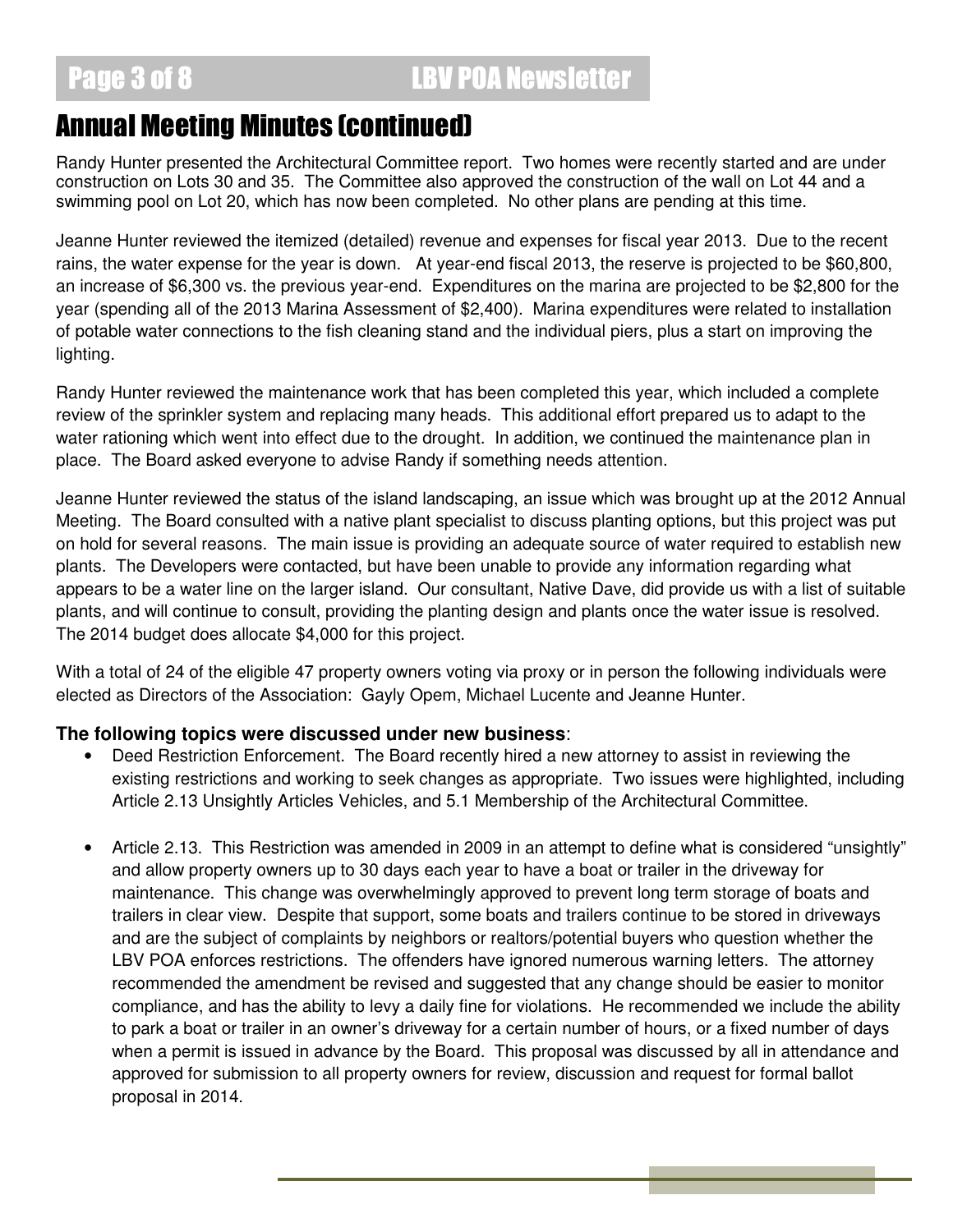### Annual Meeting Minutes (continued)

#### **Deed Restriction (Continued):**

• Article 5.1. This Restriction outlines the membership of the Architectural Committee. The current restriction states that David Becker, Bryon Fields and Cliff Hoskins shall serve until time when a home has been constructed on each lot, or earlier if they resign. Cliff Hoskins resigned several years ago, and has been replaced by Randy Hunter. The attorney pointed out that this is very unusual, and most architectural committees are appointed by the Board of Directors to serve a 2-3 years term. It could take many years for a home to be constructed on each lot, and it is probably more practical to have a rotating membership to this important committee. This proposal was discussed by all in attendance, and approved for submission to all property owners for review, discussion and request for formal ballot proposal in 2014.

Deed Restriction amendments require property owner approval of at least 67%. If these items move forward to an actual ballot proposal, Phase I property owner voter participation would be essential for passage.

#### **Also discussed**:

- Marketing for La Buena Vida. In response to a request by several Lot owners to do some sort of signage at the highway frontage to advertise that La Buena Vida is a waterfront subdivision with lots and homes available, the Board placed this topic on the agenda. Following a discussion this item was not recommended by those in attendance. The Board will continue to prohibit highway signage and will not embark on a marketing campaign.
- Bulkhead Maintenance and Inspection. Each Lot owner is reminded that bulkhead maintenance is the responsibility of each individual property owner, but since we are a waterfront subdivision, the condition of the bulkhead is important to all property owners. The bulkhead is several years old, and should be inspected on a regular basis, as metal components rust. The shore guard material should be good for many years, but please remember to inspect your bulkhead and make repairs as necessary.
- Dock Size and Placement. A question was asked about the allowable dock size and placement in the lake and on the channel into the lake area. After review of the current Restrictions, it appears that we currently do not have any official restriction on size of boat that can be moored next to the bulkhead on the channel, tied up along the outside of the dock, or extend beyond the dock. The Restrictions limit boat dock construction to 19 feet into the channel. Placement next to property lines is not specific, but the Architectural Committee has historically requested that all docks be placed towards the middle of the Lot, and not next to property lines. Several in attendance recommended that a Restrictions amendment be considered or a Policy put in place to limit the width of the boat extending into the channel, so as to avoid a navigational issue. The Board and/or Architectural Committee will follow up on this suggestion.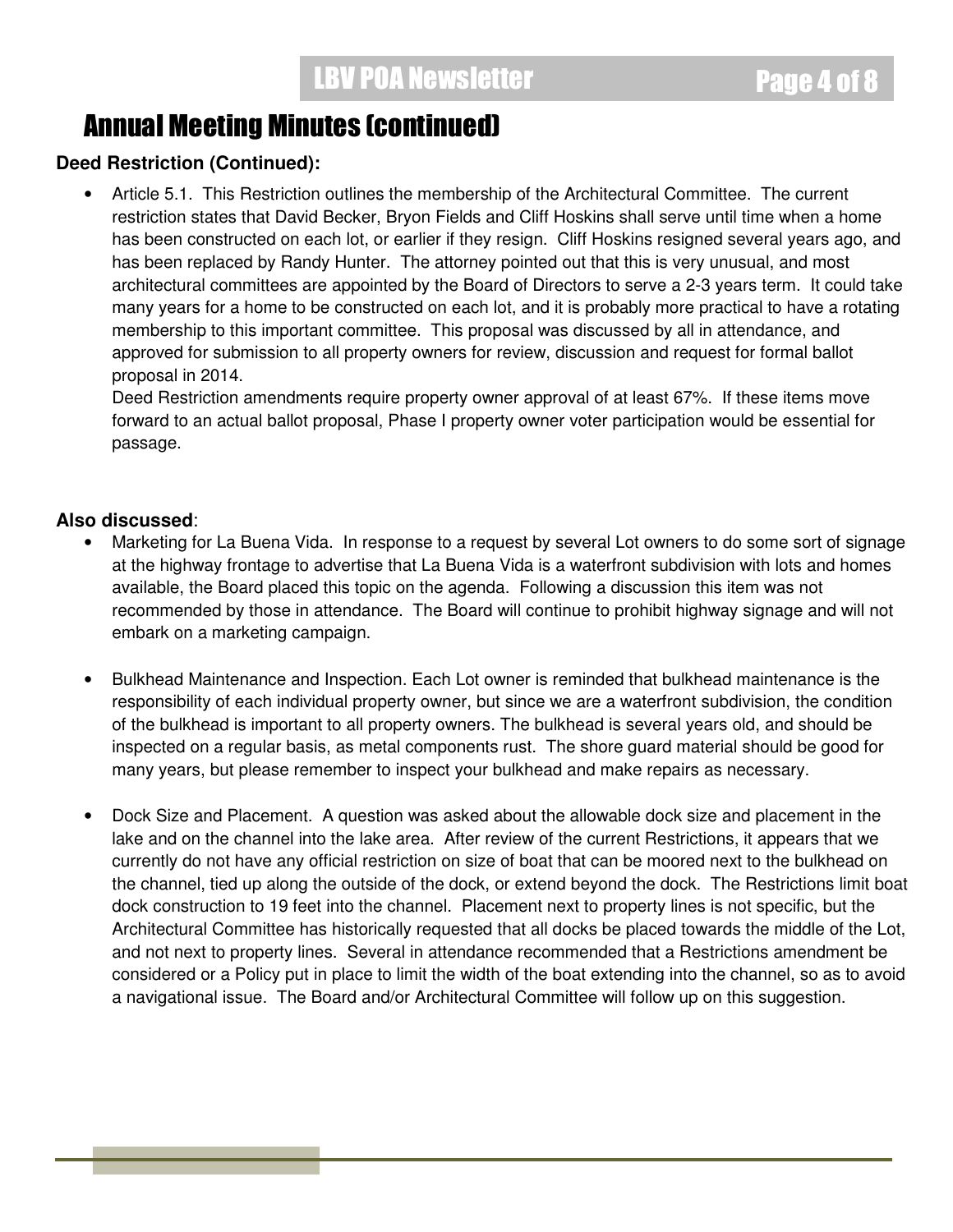.

### Annual Meeting Minutes (continued)

• Vacant Lot Mowing. Michael Scharck stated that the subdivision looked great, but he felt that sometimes the vacant lots looked very untidy, and should be mowed more often. The Board agreed to restructure the mowing program, and include more 30' mowing to keep the street edge cleaner looking.

Michael Zotzky was thanked for his years of service as a Vice President, President and Architectural Committee Chairperson. He will be missed. Gayly Opem was welcomed as a new Board member.

With no other items to be discussed, the meeting adjourned at 5:00 PM.

# Board of Director Meetings

The Association Board meets on the second Tuesday of each month. All meetings are open to property owners of La Buena Vida, with the occasional exception of executive sessions. The meetings typically start at 4:30 pm, but specific date and time is subject to change - especially as each of us also deal with business travel. So please contact Jeanne Hunter in advance if you wish to attend a Board meeting

# 2014 Approved Budget

**The following Approved Budget was reviewed at the Annual Meeting:** 

#### LBV Property Owners' Association, Inc. 2013 Marina Budget

|     |                                    | Projected   | <b>Budget</b> |
|-----|------------------------------------|-------------|---------------|
|     | Revenues                           | 2013 Yr End | 2014          |
| \$K | <b>Maintenance Fees</b>            | \$2.4       | \$2.4         |
|     | Total                              | \$2.4       | \$2.4         |
|     | Expenditures                       |             |               |
| \$Κ | Water                              | \$0.2       | \$0.3         |
|     | Electric                           | \$0.2       | \$0.2         |
|     | General Maintenance                | \$1.0       | \$0.4         |
|     | Electric at owned slips            | \$0.5       | \$0.6         |
|     | Install water at owned slips       | \$0.7       | \$0.3         |
|     | Taxes (R63854) Owned Slips         | \$0.2       | \$0.2         |
|     | Misc Other                         |             |               |
|     | Total                              | \$2.8       | \$2.0         |
|     | Revenues Over (Under) Expenditures | $-$0.4$     | \$0.4         |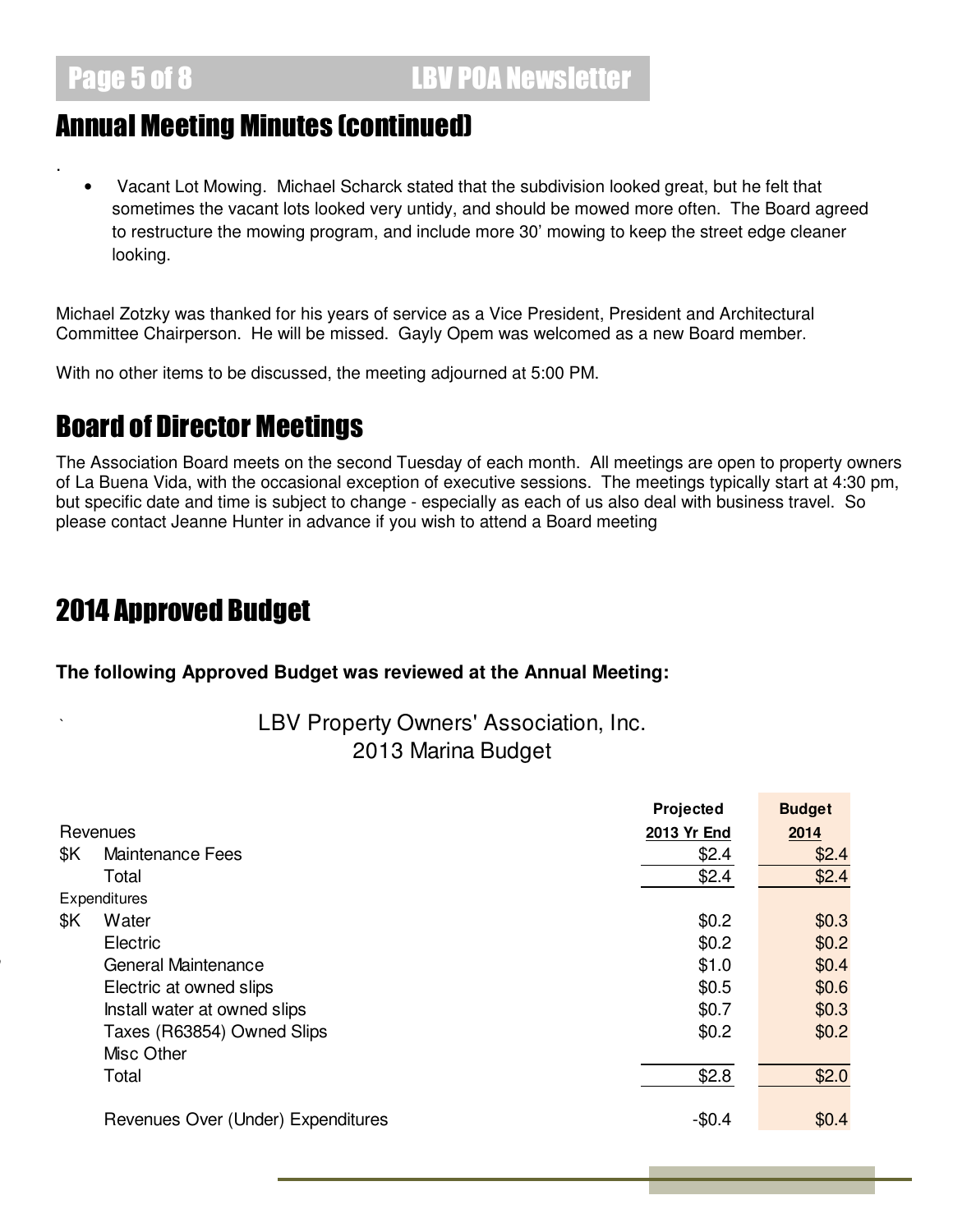### LBV Property Owners' Association, Inc. 2014 Budget FINAL

|     |                                         | <b>Final</b> | Final       | Projected   | <b>Budget</b> |
|-----|-----------------------------------------|--------------|-------------|-------------|---------------|
|     | Revenues                                | 2011 Actual  | 2012 Actual | 2013 Yr End | 2014          |
|     | Fees per lot                            | \$1,200      | \$1,300     | \$1,400     | \$1,500       |
| \$Κ | <b>Maintenance Fees</b>                 | \$52.8       | \$57.2      | \$61.6      | \$66.0        |
|     | <b>Mowing Charges</b>                   | \$6.7        | \$11.0      | \$9.2       | \$10.5        |
|     | Developer Reimbursement                 | \$16.5       | \$18.5      | \$10.2      | \$10.0        |
|     | <b>Equipment Sale</b>                   | \$1.1        | \$0.0       | \$0.0       | \$0.0         |
|     | Other Misc/Interest                     | \$0.3        | \$0.3       | \$0.7       | \$0.3         |
|     | Total                                   | \$77.5       | \$87.1      | \$81.7      | \$86.8        |
|     | Expenditures                            |              |             |             |               |
| \$Κ | Water                                   | \$23.3       | \$18.7      | \$15.4      | \$20.0        |
|     | Mowing - Common Area                    | \$18.0       | \$18.0      | \$18.6      | \$19.8        |
|     | Mowing - Lots                           | \$8.0        | \$10.6      | \$10.7      | \$10.5        |
|     | Fertilize - Grass/Weed Control          | \$5.7        | \$5.4       | \$5.5       | \$5.5         |
|     | <b>Accounting Services</b>              | \$4.2        | \$4.7       | \$4.9       | \$4.9         |
|     | <b>General Maint</b>                    |              | \$2.7       | \$2.8       | \$3.0         |
|     | Plants                                  | \$5.1        | \$0.9       | \$0.1       | \$1.0         |
|     | Insurance                               | \$2.5        | \$2.5       | \$2.2       | \$2.2         |
|     | Electric                                | \$2.7        | \$2.6       | \$2.4       | \$2.4         |
|     | <b>Sprinkler Maint</b>                  | \$5.0        | \$0.7       | \$2.8       | \$1.5         |
|     | Fertilizer - Palm Trees                 | \$0.3        | \$0.7       | \$0.8       | \$0.8         |
|     | <b>Street Cleaning/Repairs</b>          |              |             | \$0.3       | \$0.5         |
|     | Flag Poles & Flags                      | \$0.8        | \$1.9       | \$1.3       | \$1.3         |
|     | <b>Tree Trimming</b>                    | \$1.2        | \$0.9       | \$1.7       | \$1.8         |
|     | <b>Gate Maint</b>                       | \$0.9        | \$2.1       | \$0.4       | \$0.5         |
|     | Office Exp/Postage/Copy                 | \$0.7        | \$0.7       | \$0.5       | \$0.6         |
|     | <b>AdValorem Taxes</b>                  | \$0.8        | \$0.8       | \$0.6       | \$0.6\$       |
|     | Telephone                               | \$0.5        | \$0.6       | \$0.5       | \$0.5         |
|     | <b>Electric Repairs</b>                 | \$0.3        | \$0.7       | \$1.5       | \$2.5         |
|     | Marina Repairs                          |              | \$2.3       | \$0.5       | \$0.5         |
|     | Legal Fees                              | \$0.0        | \$0.0       | \$0.1       | \$1.2         |
|     | Misc Other                              | \$0.4        | \$0.0       | \$0.0       |               |
|     | Signs                                   |              |             | \$1.6       |               |
|     | <b>Island Planting</b>                  |              |             | \$0.2       | \$4.0         |
|     | Install new lighting/lighting Repairs   | \$0.0        | \$13.8      | \$0.0       |               |
|     | Install new stations - Sprinkler System | \$2.8        | \$1.0       | \$0.0       |               |
|     | Total                                   | \$83.1       | \$92.2      | \$75.4      | \$85.5        |
|     | Revenues Over (Under) Expenditures      | $-$ \$5.6    | $-$ \$5.1   | \$6.3       | \$1.2         |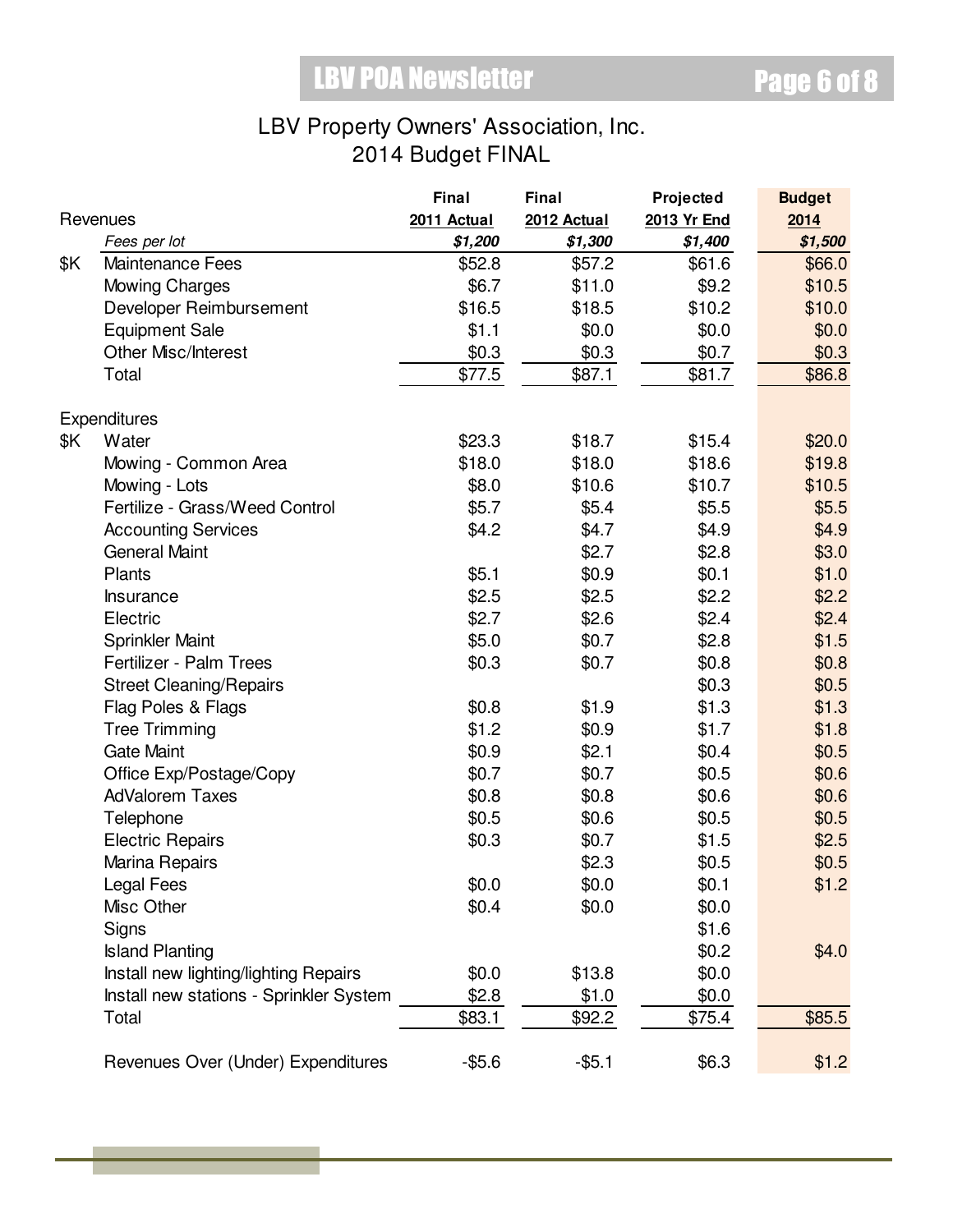.

#### La Buena Vida Property Owners Association, Inc.

c/o Johnson & Cate Certified Public Accountants 2602 Hwy 35 N Rockport, TX 78382

> PHONE: (361) 729-9707

FAX: (361) 729-9729 cpaman@hotmail.com

We're on the Web! *See us at:* 

**www.lbvpoa.com** 

#### About Our Organization

The La Buena Vida Property Owners Association, Inc (the "Association" or "POA") is incorporated under the laws of the State of Texas as a non-profit corporation, and granted powers of administering the Covenants, Conditions and Restrictions (these "Restrictions") for La Buena Vida. The purpose of the Restrictions is to preserve the natural beauty of the property, to encourage attractive improvements which are harmonious and compatible, and to enhance the quality and economic value of the community and each lot therein.

The Bylaws of the Association govern the election of the Board of Directors of the Association, their term of office, and meetings, powers and duties. Each owner of a lot in the La Buena Vida subdivision is automatically a Member of the Association, with one vote per lot. Members elect all Directors for a term of one year.

*Reminder: Board Members will be contacting you in January to discuss the Deed Restriction changes recommended by our attorney.*